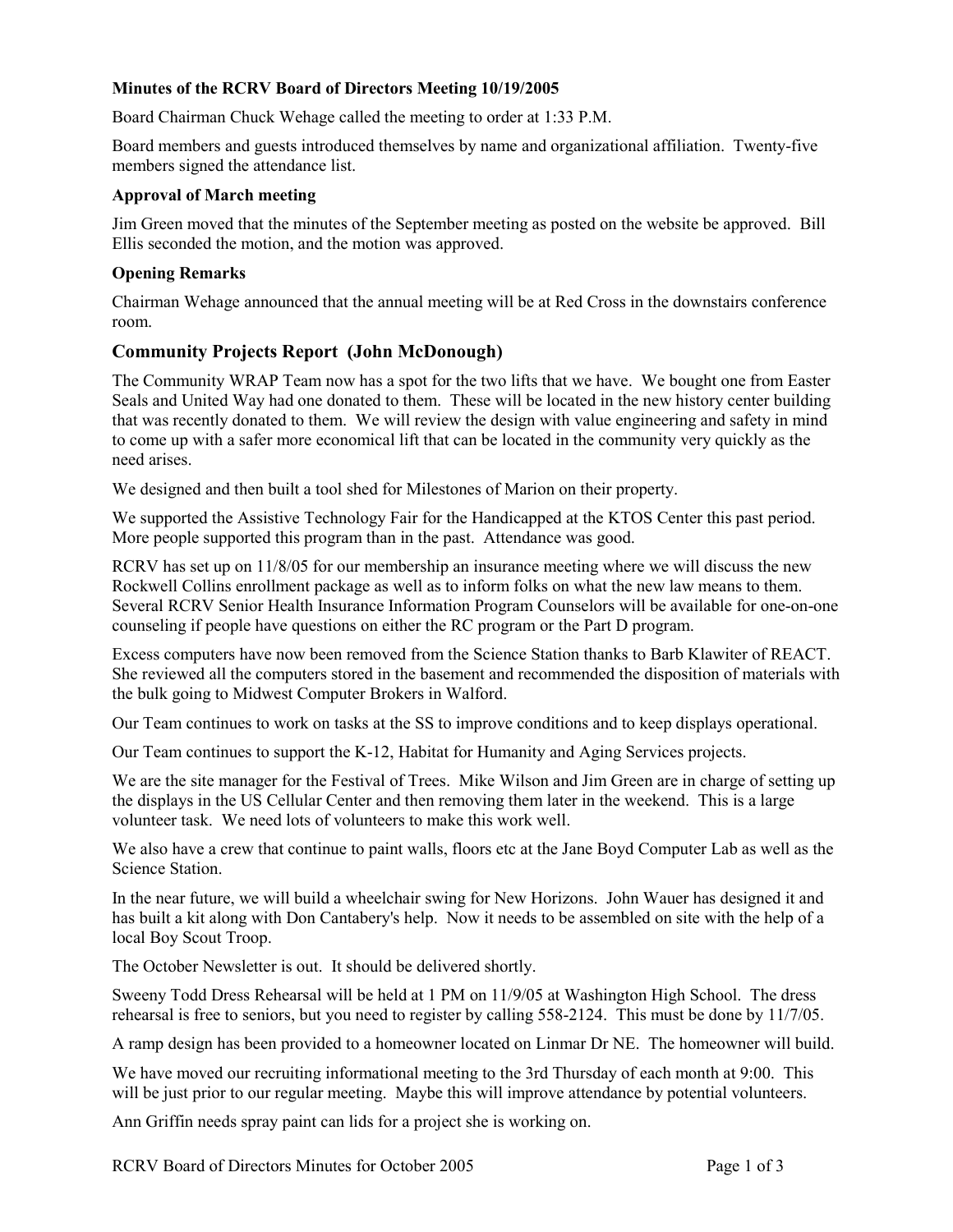# **Communications (Rod Thorpe)**

The RCRV newsletter is published. Some of the material submitted for this issue was held until the next issue because of space limitations.

# **Data Base (Jim Klein)**

There have been no changes to report.

## **Recruiting (Pete Jurgens)**

No report

## **United Way (Mary Klinger)**

Mailings to Collins Retirees are being mailed now, using the previously approved mailing list provided by RCRV. Members should receive their letters within the next few days. Rockwell Collins retirees contributed \$58,000 last year to the campaign.

#### **Heart of Iowa (Myrna Loehrlein)**

Myrna was welcomed back from Romania, where she had worked on a project for Habitat for Humanity. The dedication of the Pat Marshall memorial Mural was a very successful event, focusing attention on the mission of Heart of Iowa from residents and staff as well as visiting media.

Our next project will be to apply a coat of clear sealer to protect the mural. The artists support this project. Myrna will visit RCRV within the next month to provide details on required materials.

#### **St Lukes (Jackie Ryan)**

No report.

## **Heritage Agency on Aging (Linda Dearinger)**

No report.

## **Sixth Judicial District (Heidi Soethout):**

Corrections is looking for volunteers to help clients with routine income tax preparation, and to act as mediators for court system. RSVP may be able to help provide volunteers, and RCRV members are encouraged to volunteer. Appropriate training will be provided.

## **Aging Services (Carol Luth)**

Thanksgiving meals will be coming up shortly. Volunteers will be needed to distribute these meals. Additional volunteers will be needed to provide snow removal for some 120 senior citizens.

Thanks to Senior Home Inspectors who have been active. Additional publicity should increase the demand for inspections. For example, the Women Today magazine includes an article describing the program and encouraging participation.

#### **Jane Boyd (Karl Cassell)**

No report.

#### **RSVP (Sara Case)**

There were no changes to report. Kathy Downing is spending about half time tracking RCRV hours and projects, and this information provides a reliable source of data for RCRV.

#### **Options of Linn County (Wayne Clayton)**

Since our last board meeting, RCRV has...

1. Repaired a switch and accepted another repair request